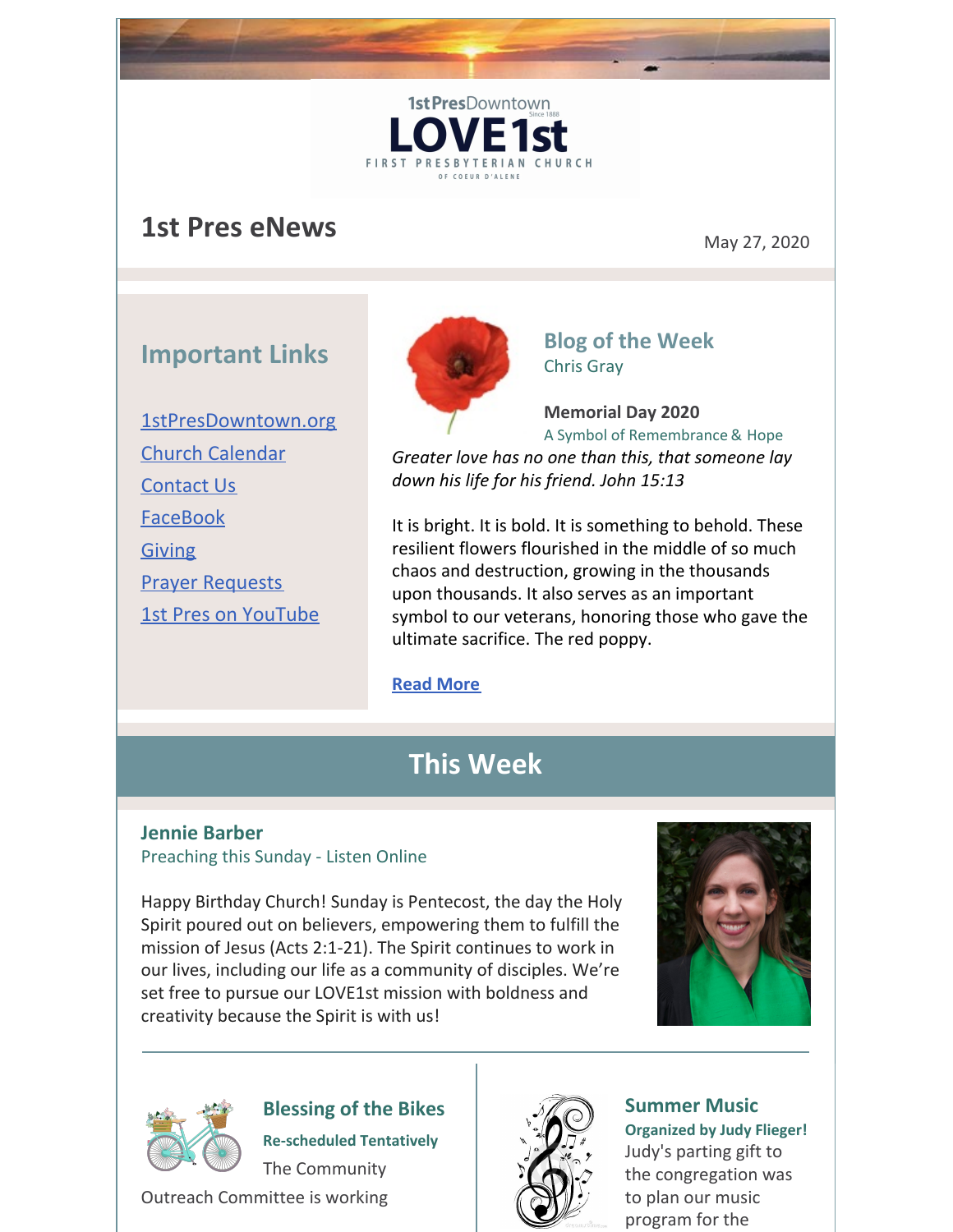diligently to re-schedule Blessing of the Bikes. The new and VERY tentative date is June 28. Keep checking back for confirmation.

### **Task Force Update**

Task force recommendations:

- Any groups of people meeting within the church will follow the recommendations set forth by the CDC and local health professionals, to help protect our community.
- Continue streaming services through June 7th. The Task Force will present to Session a detailed plan for the possibility of in person services to resume at the church on June 14th.
- Ministry groups of 10 or less, may meet within the church building, maintaining social distancing and wearing masks is highly recommended. Groups will schedule with the church administrator who will monitor facility capacity and ensure sanitation can be completed between groups.
- Clear communication encouraging people who, within the last 2 weeks, have felt ill or experienced any COVID-19 symptoms or had contact with any person who tested positive for COVID-19, to please stay home. Friendly reminders of good health practices: wash your hands.

The document finalized on May 26 is available **here for [viewing](http://www.1stpresdowntown.org/covid-19-task-force-recommendations-5_26_20/).**

summer. We have a wonderful line-up of vocals and instrumental music we're all sure to enjoy. Thank you Judy!

## **Listening to Sunday's Service** Our guest speaker,

April Near, delivered an inspiring message,



telling her story and opening our hearts to new thinking and seeing.

Our Praise team was able to record from the Sanctuary this past week, treating us to the 'full' band. Our own Pastor Jennie led us in welcome and prayers. Rebecca Smith, CDAIDE Board President, expressed thanks to the congregation for our support of the organization.

*All brought to you by our wonderful team, artfully compiled into a final production by Tech Director Connor Harris.*

Watch this service or any of our past [services.](http://r20.rs6.net/tn.jsp?t=y56g5labb.0.0.rook9gdab.0&id=preview&r=3&p=https%3A%2F%2Fwww.youtube.com%2Fchannel%2FUCCfruZriuZfS2hVar79nXbQ)



### **Meeting Remotely**

We transition to live stream services from the sanctuary this Sunday, with only worship leaders and needed staff in the sanctuary. Be sure to tune into our YouTube channel on Sundays at 9:00 am for church.

## **Recognizing Our 2020 Graduates**

In a special presentation, we will be recognizing our 2020 graduates this Sunday during



our 9 am live-streamed service.If you haven't yet submitted a students name,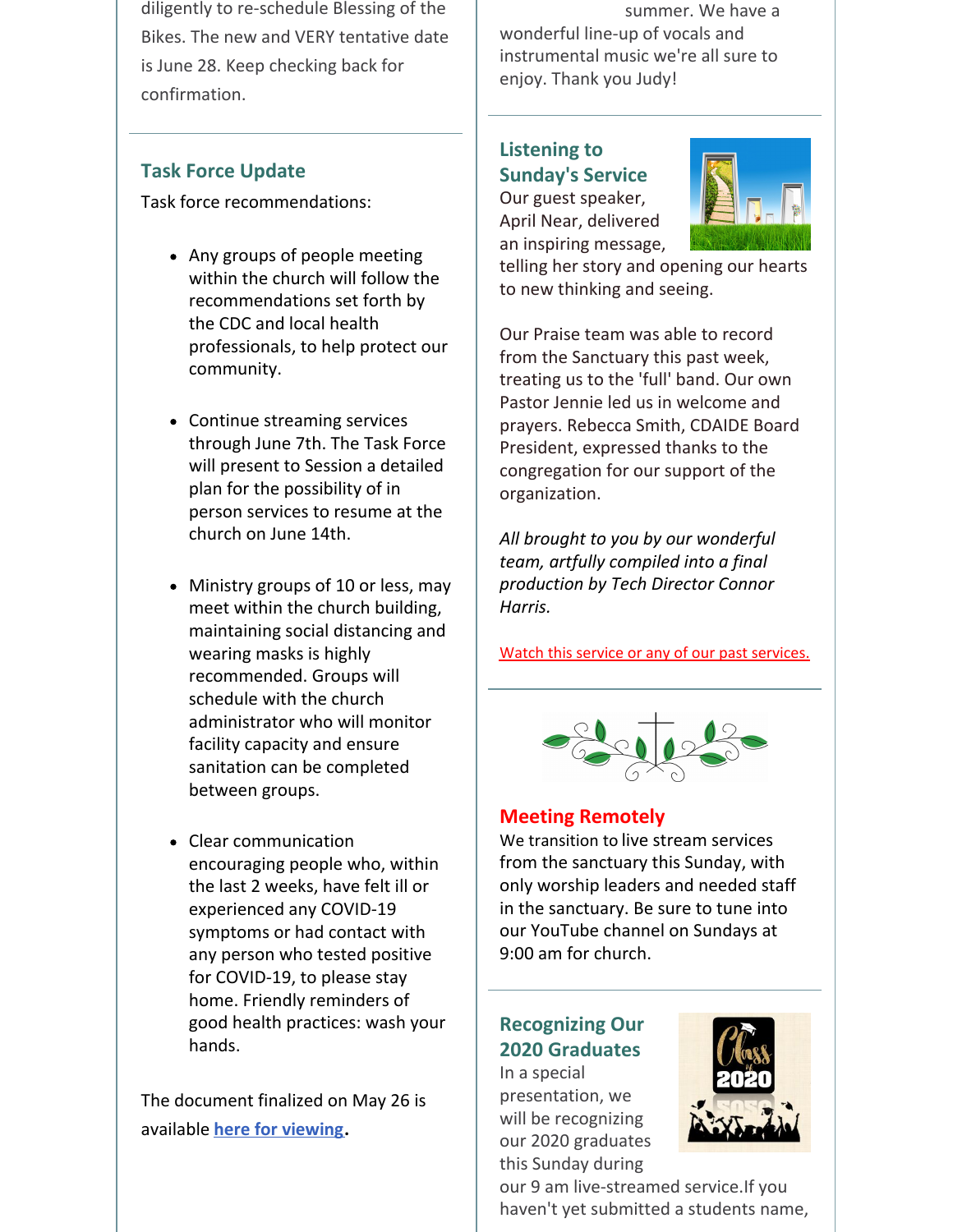please do so by this Friday.

## **Church News**



## **We Need Your Help! Serving Ecumenical Kitchen June 4**

1st Pres is hosting lunch for our guests on June 4th. We will be serving sack lunches, distributed from the west side of the the church (gravel lot side). Please call or **email Bev [Rasor](mailto:bevrasor@frontier.com)** for details.

### **Visiting the Church Office**

It's important to remember we're limiting visits to the office. As we slowly move toward our new normal, the office staff will continue to mainly work from home. If you need to stop by the church, please call the office to schedule an appointment so we can make sure whomever you need to visit is available.

### **2020 College Scholarship Application Now Due** *Sunday, May 31st*



All scholarship applications need to be received no later than May 31st . Please email your application to **[Stephanie](mailto:bookkeeperfirstprescda@gmail.com) Rogge** [\(bookkeeperfirstprescda@gmail.com\).](https://em-ui.constantcontact.com/em-ui/em/page/em-ui/email#) You can also mail applications directly to the church.

If you don't have the application, it can be found here: **[Scholarship](http://r20.rs6.net/tn.jsp?t=y56g5labb.0.0.rook9gdab.0&id=preview&r=3&p=http%3A%2F%2Fwww.1stpresdowntown.org%2Fed-scholarship-application%2F) Application**

As always, if you have any questions, don't hesitate to call the office: 208.667.8446



## **Pastor Sumey's Summer Reading List**

Craig is reading during the first part of his Sabbatical. A lot! If you want to read along, he's put together a list of books and articles for you (don't worry, it's much, much shorter than his) so you can read and think alongside Craig. **[Download](https://files.constantcontact.com/1d935adc001/1abf8692-150f-4ac3-9390-c817944dc3ce.pdf) the reading list.**

### **Session Update - Next Steps**

The following outlines our Session's guidance based on the May 19th meeting. The 1st Pres position on social distancing is in compliance with the State of Idaho's response to the COVID-19 virus.

#### **Next Steps**

• Transition to live stream services from the sanctuary, with only worship leaders and needed staff in the sanctuary for May 31st and June 7th.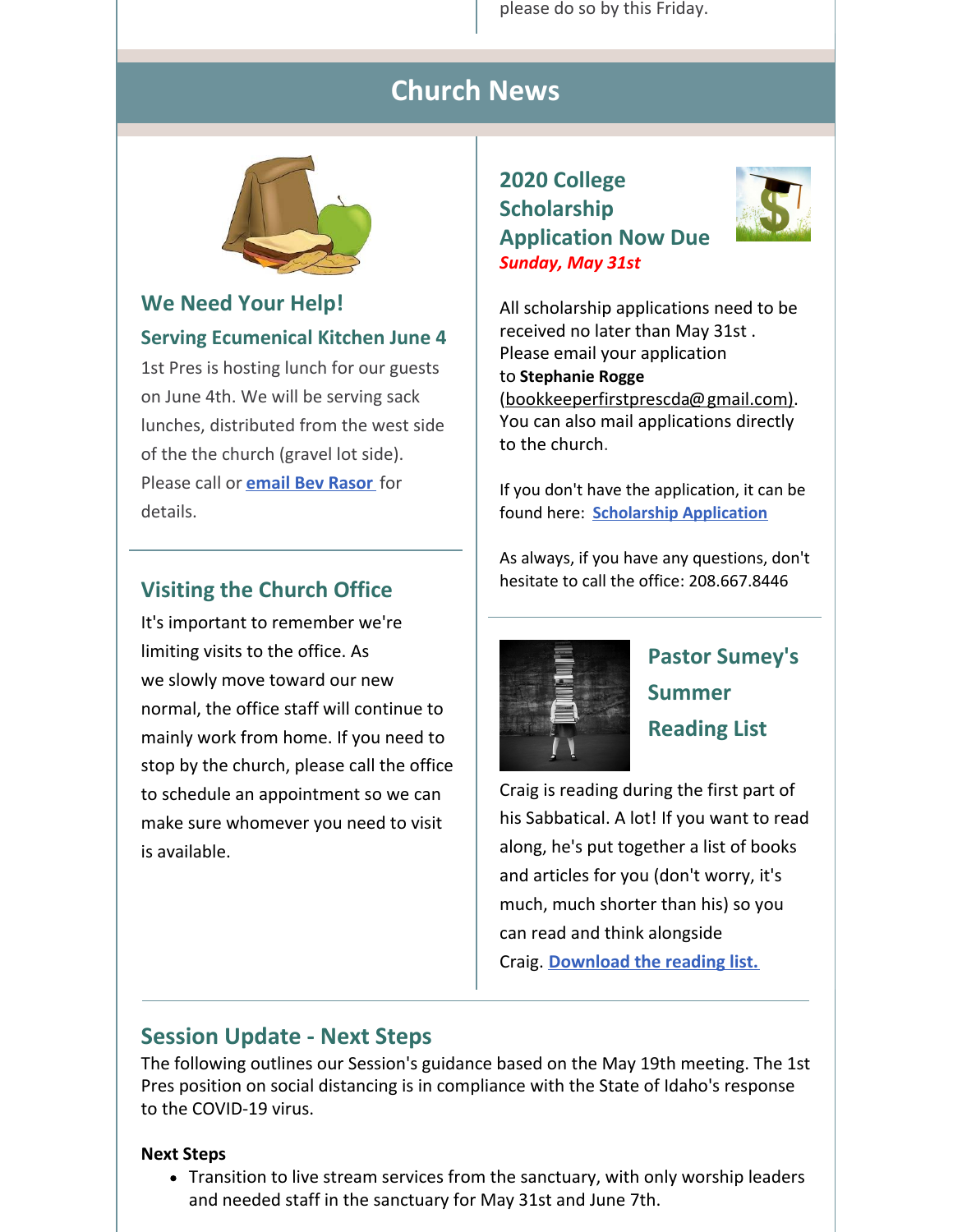- Continue to offer live stream of services even after the church reopens fully.
- COVID-19 Task Force to provide Session with a detailed plan for services to possibly resume on June 14th.
- Ongoing Session re-evaluation every 2 weeks.

## **Youth Update**

## **Notes from Steve**

#### **Director of Youth Ministries**

*Every good gift and every perfect gift is from above, and comes down from the Father of lights, with whom there is no variation or shadow of turning.*

*- James 1:17*



#### **Middle Schoolers Wednesday @ 6:30 pm**

We will be meeting at the church at 6:30pm tonight to hang out, greet the incoming middle schoolers, and rejoice that we can be together again! This is for anyone going into middle school in the fall. High schoolers are welcome if they want to help out and mentor the young ones. We will be done at 8pm. Please bring a jacket!

THERE WILL BE NO ZOOM MEETING. Note: The incoming middle schoolers should arrive at 6 pm for a brief orientation.

### **Schedule**

#### **Sundays**

For the time being we will continue to offer our Zoom service for all youth, Sunday mornings at 11.

#### **Wednesdays, 6:30-8pm**

May 27 - Middle-schoolers at the church (incoming 6th graders will also attend) June 3 - All together at the church June 10 - Camping trip, no youth group at the church June 17 - All together at the church

June 24 - Youth Video game night - 6pm -8pm everybody - 8-9pm high school only



#### **Graduation Sunday**

Sunday, May 31 we will be honoring our graduates during the service.

### **Send-Off Sunday**



**Free At Last - the Camping Trip Registration Extended** We have had enough registrations to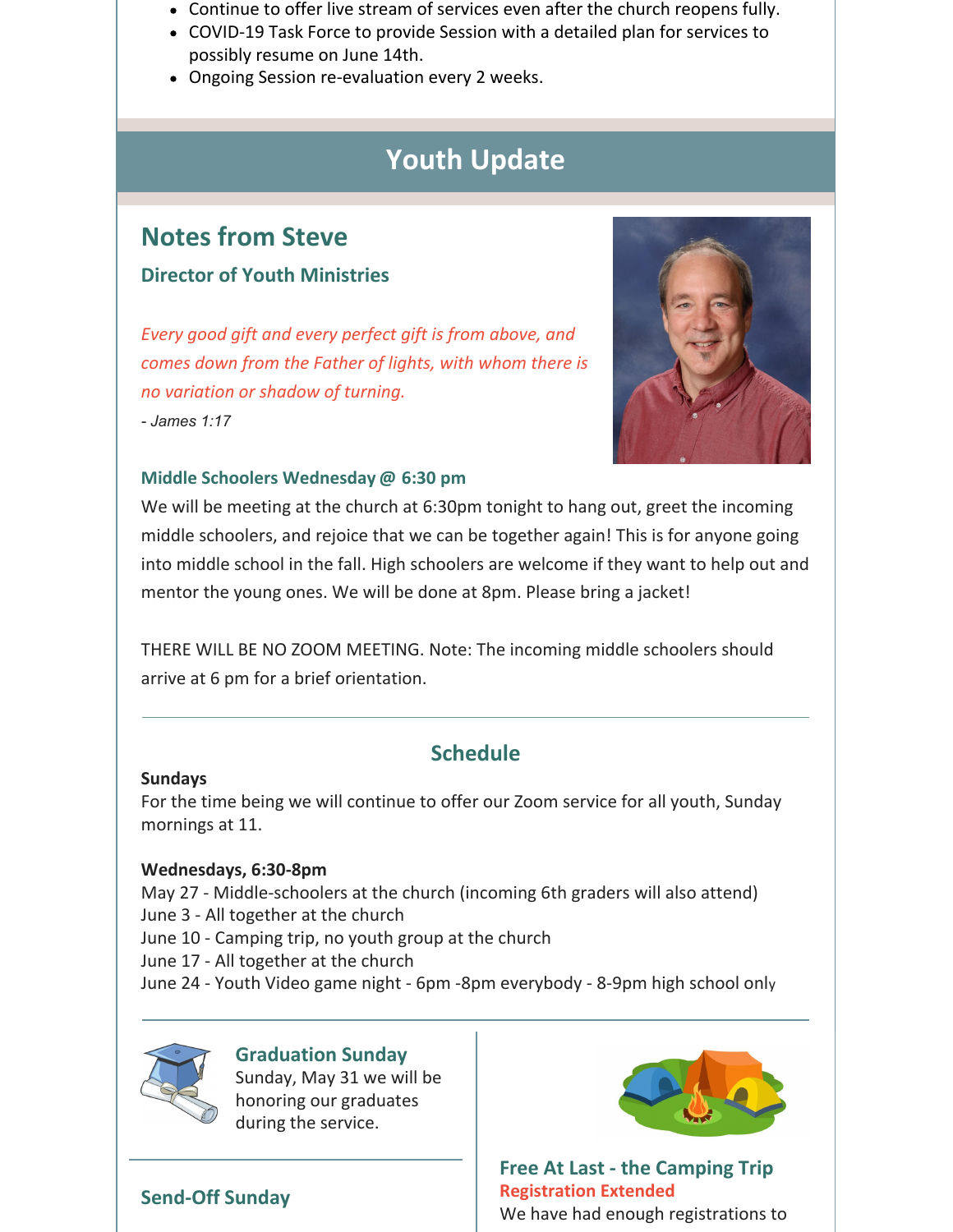Mark your calendars for Sunday, Aug 9. Our high-school graduates will be delivering the message that day.



And as their church family, we will be sending them off into the world with our love, prayers, and gifts in the form of a Life-Survival basket for each of them. We will be getting each of them a basket and a beautiful life-time Bible that you will have the opportunity to sign or add to it a word of encouragement, and you are welcome to put anything else in their baskets you'd like.

make the trip practical. Thank you to everyone who registered by the deadline and made this possible. We can now leave registration open for a little bit longer - space permitting.

**Where:** Priest Lake, Lionhead campground, group site

**When:** June 8 - June 11 (assuming we are opened back up by then)

**Cost:** \$50/child (with discounts for siblings and scholarships available)

**Registration: Link [Here](https://1stpres.churchcenter.com/registrations/events/419932)**

*As always, I am available with any questions, concerns or prayer requests!*

Steve [steve@1stpresdowntown.org](mailto:steve@1stpresdowntown.org) or 208.816.8122

## **Children's Ministry**

Hello Families,

You may have seen the disappointing news from Lutherhaven. *"On May 13, 2020 the Board of Directors and senior management staff of Lutherhaven Ministries made the extraordinarily difficult decision to suspend until 2021 all of our traditional children's and youth camps at all of*



*our locations — Camp Lutherhaven, Shoshone Mountain Retreat, Shoshone Creek Ranch, Lutherhaven Community Day Camps, and Idaho Servant Adventures. This breaks our hearts, as we know it does yours. We did not choose this easily, or alone. Lutherhaven is blessed with a team of health and camp experts from around the nation; many gave voice to this decision. We came to this decision because we care. We care about the well-being of kids and families."* You can read the full briefing here: **<https://www.lutherhaven.com/covid-news/>** .

> Even with this sad news, there is an exciting opportunity. Lutherhaven has opened its grounds for small group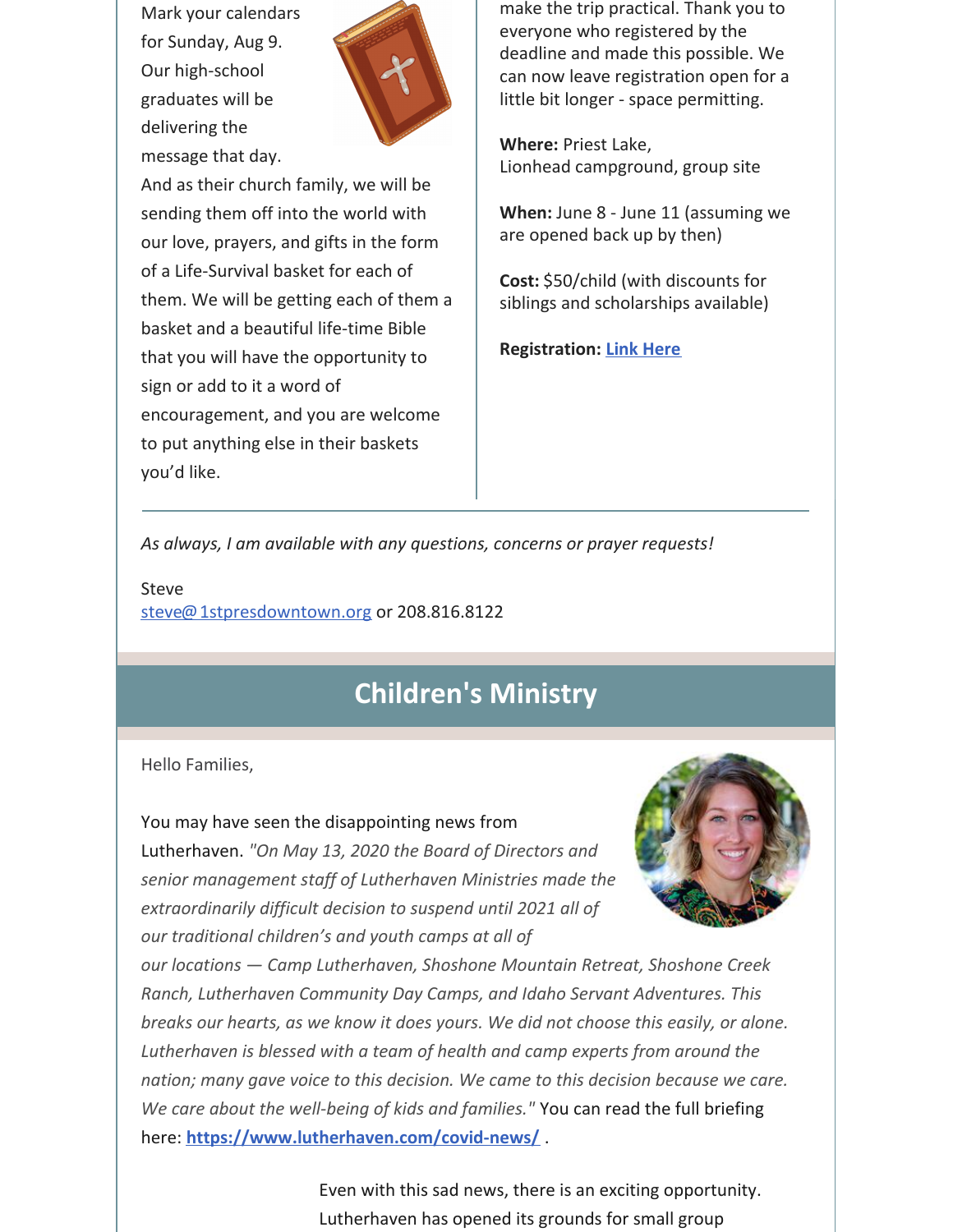

gatherings. Some of the activities will look a little different, but they will absolutely have the opportunity to have a summer camp experience! This is especially exciting because this can now become a whole family experience if that sounds like fun to you! We are still waiting for further direction from

Lutherhaven, but for now, continue to save the dates of August 2nd through the 7th for summer camp. Kindercamp is still a go on July 31st through August 2nd and there are currently open spots available.

### *Register by Sunday, May 31* **Parents and Pottery for Preschool through 1st-Graders**

Parents, Grandparents, Aunts, and Uncles (basically any adult) are invited to bring their special preschoolers through 1stgraders for pottery painting at **[Hands](https://www.handstoart.com/) to Art** followed by storytime and picnic in the park (location TBD).

**Date**: Friday, June 12th **Time**: 9:00 am **Cost**: \$20 to cover the cost of supplies

We will meet at Hands to Art to paint adorable cross-shaped boxes with lids (littles always love places to hide their "treasures"!). Following the pottery painting, we will meet at the park for a storytime and picnic lunch (location TBD). We ask that you bring your own sack lunch. There are a limited number of spots to ensure that social distancing protocols can be upheld.



Hands to Art is taking extra precautions to comply with the CDC and State of Idaho recommendations by:

- Disinfecting and regular cleaning of all surfaces
- Soap and sanitizer will be readily available and used by staff
- Staff will be wearing protective masks
- Requiring social distancing
- 

Register for the event here by May 31st. **[Parents](https://1stpres.churchcenter.com/registrations/events/426187) and Pottery Event**

lam his

#### **"I am HIS Masterpiece" Art-themed Day Camp**

This year our day camp will be art themed. We are partnering with Hands to Art to create five amazing masterpieces including a mosaic, two pottery projects, painting, and batiking. We will begin the day at Hands to Art potter studio where the campers will complete a different art project each day. Following that, we will head back to the church for a lesson and a sack-lunch. The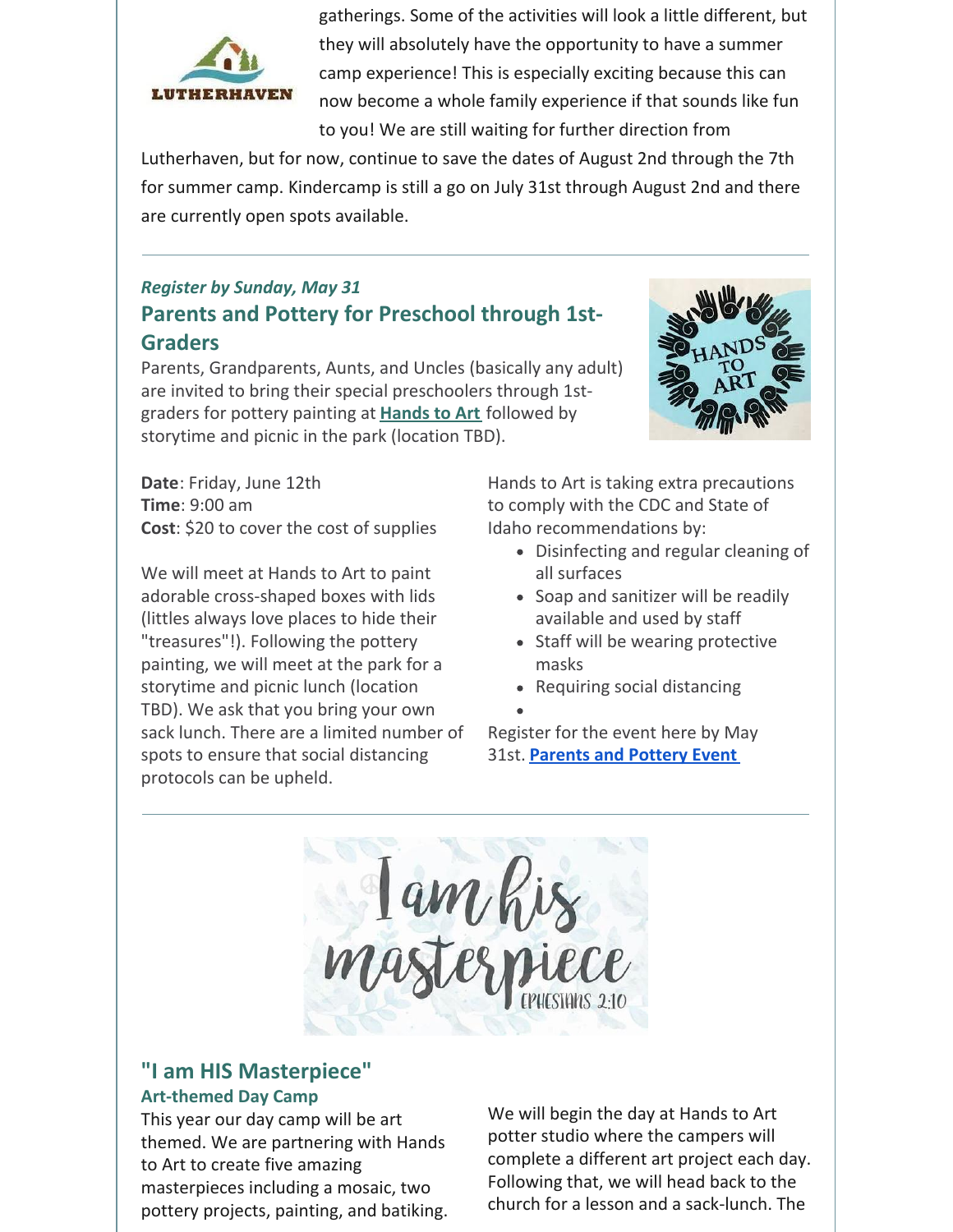Throughout the week we will be exploring what it means to be God's masterpiece and how we can all live that out in our daily lives.

#### **Dates and Schedule**

**Date**: July 27th through July 31st **Time**: 9:30am - 4:30pm **Who**: 1st graders through current 5th graders **Limit\***: 25 (including volunteers) **Cost\*\***: \$100 (does NOT include lunch) **Bring**: Sack lunch

afternoons will be filled with fun adventures like hiking and trips to the beach. We will invite families to join us for an adventure in the Silver Valley on Wednesday to explore the Crystal Gold Mines and Pulaski Tunnel Trail.

\*Attendances is limited to ensure the safety of the volunteers and the campers. We will be adhering to state and CDC guidelines.

\*\*Scholarships are available, please email [Carley@1stpresdowntown.org](mailto:Carley@1stpresdowntown.org) for information.

#### **[Register](https://1stpres.churchcenter.com/registrations/events/429465) Now**

#### **Zoom Connect and Learn**

#### **Preschool - 1st Grade**

Time: May 27, 2020 01:30 PM

Join Zoom Meeting: **Link [Here](https://zoom.us/j/95885943965?pwd=L0R0UVFHOUZLQTlnMlJ4dVZRQ3NnQT09)** Meeting ID: 958 8594 3965 Password: 6V4RGa

#### **2nd through 5th-grade Challenge:**

Last week we had a technical difficulty so we will be attempting the virtual escape room again. We need all the help we can get so we are combining 2nd through 5th graders.

Time: May 27, 2020 02:00 PM

Join Zoom Meeting: **Link [Here](https://zoom.us/j/93104141571?pwd=cHRZVS9sMmtickNXSTBjMVJhbEk2Zz09)** Meeting ID: 931 0414 1571 Password: 6V4RGa

### **5th Grade Transition**

Incoming 6th-graders are invited to join the middle schoolers tomorrow night for youth group. 6:00 pm at the church, snacks will be provided. We will be meeting with just the incoming middle schoolers for 30 minutes prior to the start of youth group to make sure they are comfortable with joining the group.

#### **May 27th at 6:00 pm**

Parents are welcome to remain at the church as long as you'd like. We will *all* be wearing masks and practicing social distancing.

#### **Save the Date**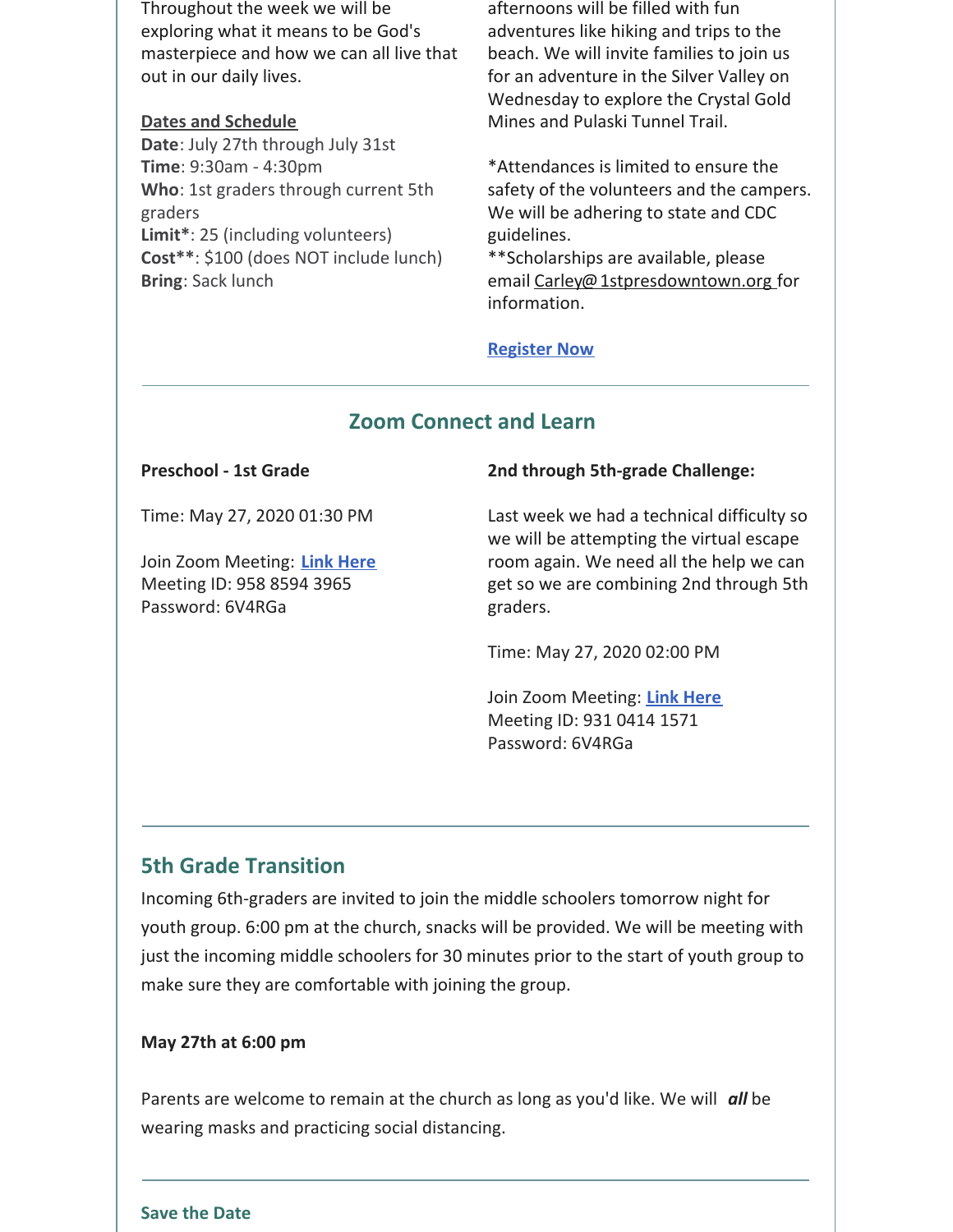- Every Wednesday for all ages: Zoom Meetings
- Incoming middle schoolers: Youth Group **May 27th, 6:00 pm.**
- Youth Camping Trip (incoming middle schoolers and family) **June 8th - June 11th**
- Mommy, Daddy, Grandma, Grandpa, Auntie, Uncle (any adult), and me Pottery Painting for preschoolers through 1st grader. Followed by storytime and a picnic. **June 12th, 9:00 am -12:00 pm** .
- Summer Kick off BBQ, Yard Games, and Volunteer Appreciation. **June 20th, 4:00 pm**
- Blessing of the Bikes tentatively rescheduled for June 28
- I Am HIS Masterpiece Art Day-Camp. **July 27th - July 31st 9:30 am-4:30 pm** . Details and registration to come next week.

Stay well,

#### Carley

[Carley@1stpresdowntown.org](mailto:Carley@1stpresdowntown.org) or 208-215-5337

## **Groups & Gatherings**

### **Ministry Groups can now meet at the church!**

Please contact the church office to reserve a room for your Ministry group. Emily and Chris, your amazing receptionists, will work with the Church Administrator to ensure spaces are available and cleaned properly.

The Session would like to remind each group of the following recommendation:

*Ministry groups of 10 or less, may meet within the church building, maintaining social distancing and wearing masks is highly recommended. Groups will schedule with the church administrator who will monitor facility capacity and ensure sanitation can be completed between groups.*

#### **Staying In Touch**

Remember that phone contact is a good substitute for in-person contact. Be sure to keep



in touch with each other as a way to show Love 1st. We'll keep you up-to-date in the eNews, on the church calendar, or you can call the office. Thank you for staying positive, and please test negative!

#### **How We're Responding to COVID-19 : Reminder**

The Session appointed a special task force, COVID-19 Task Force, to provide research